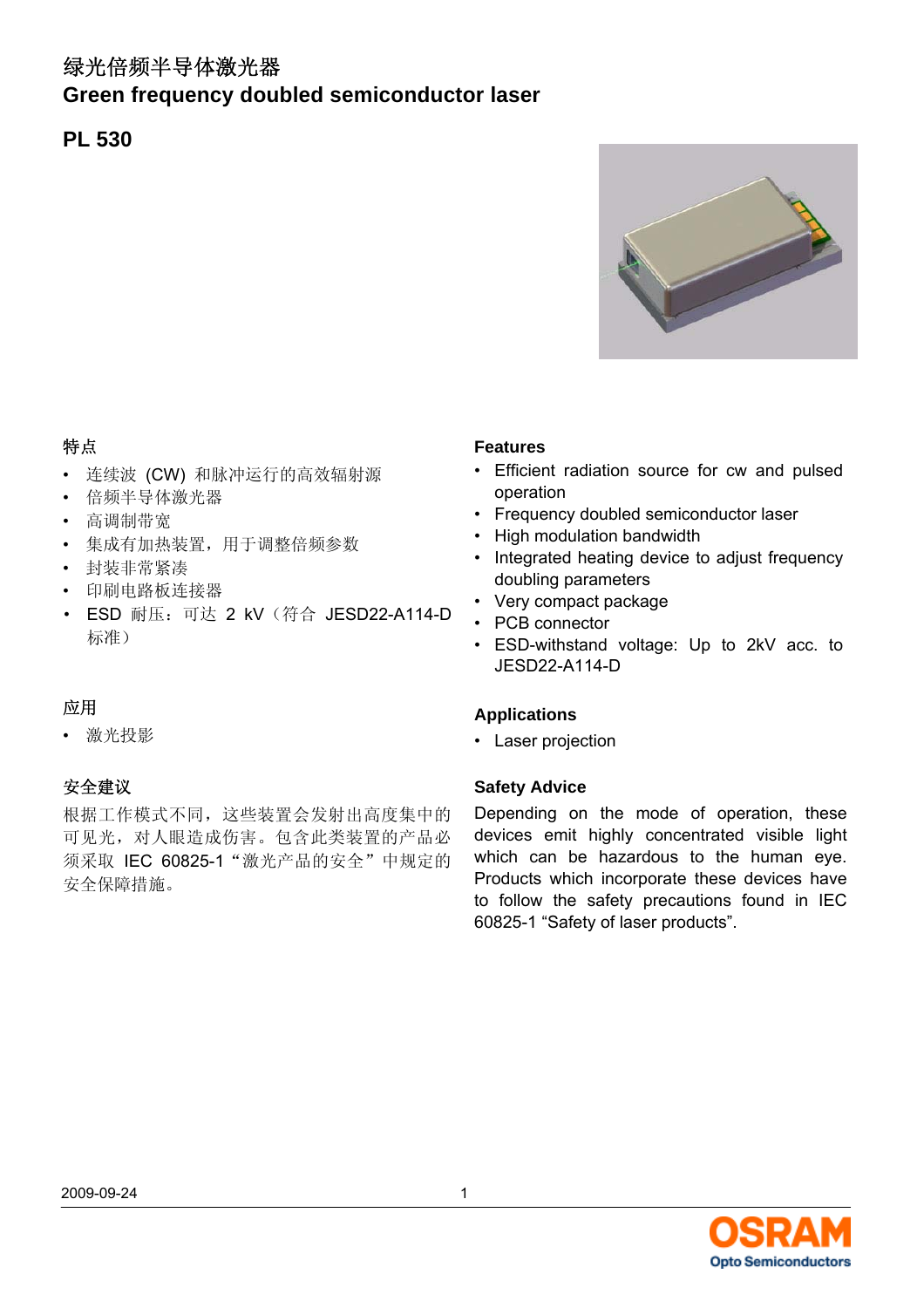| 类型          | 波长         | 订购代码                 |  |
|-------------|------------|----------------------|--|
| <b>Type</b> | Wavelength | <b>Ordering Code</b> |  |
| PL 530      | 530 nm     | N/A                  |  |

#### 最大额定值(短时工作) **Maximum Ratings (short time operation)**

| 参数                                                         | 符号                | 值<br><b>Values</b> |                               | 单位<br><b>Unit</b> |
|------------------------------------------------------------|-------------------|--------------------|-------------------------------|-------------------|
| <b>Parameter</b>                                           | <b>Symbol</b>     |                    |                               |                   |
|                                                            |                   | 最小值 /<br>min.      | 最大值<br>max.                   |                   |
| 工作温度1)                                                     | $T_{op}$          | $+10$              | $+60$                         | $\rm ^{\circ}C$   |
| Operating temperature <sup>1)</sup>                        |                   |                    |                               |                   |
| 储存温度1)                                                     | $T_{\text{stg}}$  | $-40$              | $+85$                         | $\rm ^{\circ}C$   |
| Storage temperature <sup>1)</sup>                          |                   |                    |                               |                   |
| 工作电流(泵浦激光器)                                                |                   |                    | 0.48                          | A                 |
| Operating current pump laser                               |                   |                    |                               |                   |
| 加热器电阻 <sup>2)3)</sup><br>Heater Resistance <sup>2)3)</sup> | $R_{\text{heat}}$ |                    | $R_{\text{heat25}}$<br>x 1.27 | Ohm               |

1) 底板温度

Baseplate temperature

2) 在超过额定值的情况下运行会立即损毁装置! Operation above maximum rating immediately destroys the device!

3) 关于加热器电阻的详细信息,请参见应用注释"加热器控制和驱动" For further details on the heater resistance settings please refer to the application note "Heater Control & Driving"

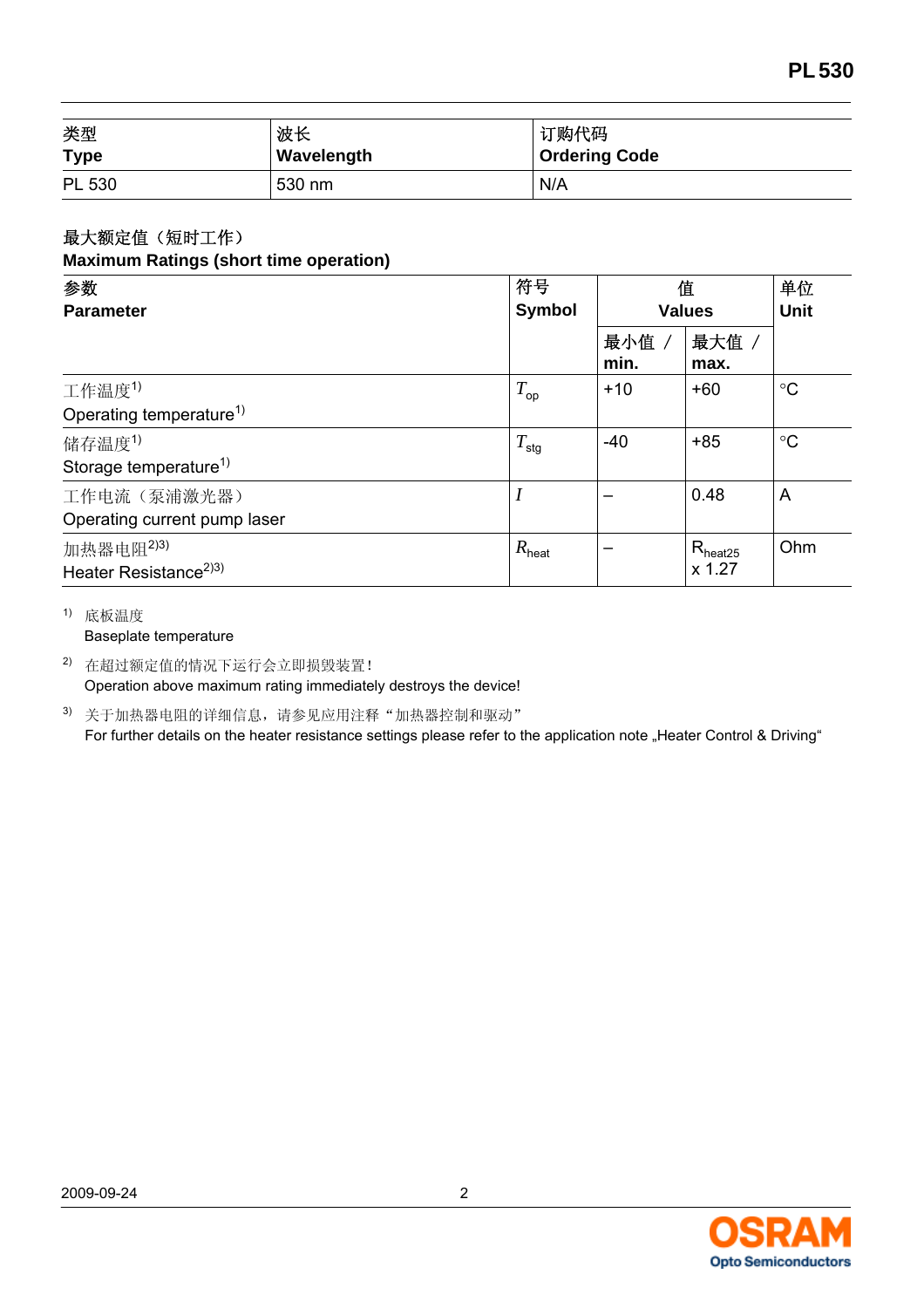# 激光特性  $(T_A = 40 \degree C)$

| <b>Laser Characteristics</b> |  |
|------------------------------|--|
|                              |  |

| 参数<br><b>Parameter</b>                                               | 符号<br><b>Symbol</b>                         | 值<br><b>Values</b> |                          |                | 单位<br><b>Unit</b> |
|----------------------------------------------------------------------|---------------------------------------------|--------------------|--------------------------|----------------|-------------------|
|                                                                      |                                             | 最小值 /<br>min.      | 典型值 /<br>typ.            | 最大值 /<br>max.  |                   |
| 发射波长1)<br>Emission wavelength <sup>1)</sup>                          | $\lambda$ peak                              | 528                | 530                      | 535            | nm                |
| 谱宽 (FWHM)<br>Spectral width (FWHM)                                   | Δλ                                          |                    | 0.2                      | 0.3            | nm                |
| 输出功率(连续波 (CW) 运行) 12)<br>Output power (CW operation) <sup>1)2)</sup> | $P_{\rm op}$                                | 46                 | —                        | -              | mW                |
| 阈值电流<br><b>Threshold current</b>                                     | $I_{\text{th}}$                             | -                  | 0.18                     | 0.25           | A                 |
| 工作电流<br>Operating current                                            | $I_{\text{op}}$                             |                    | 0.45                     | 0.48           | $\overline{A}$    |
| 工作电压1)<br>Operating voltage <sup>1)</sup>                            | $V_{op}$                                    |                    | 1.8                      | 2.2            | $\vee$            |
| 残余红外激光输出<br>Residual IR laser output                                 | $P_{\text{res}}$                            | -                  | -                        | $\overline{2}$ | mW                |
| 输出窗口的光束直径<br>Beam diameter at output window                          | $\boldsymbol{d}$                            |                    | 0.1                      |                | mm                |
| 光束发散度(1/e2 时的一半宽度)<br>Beam divergence (half-width at $1/e^2$ )       | $\theta_{\parallel} \times \theta_{\infty}$ | 4x4                | $\overline{\phantom{0}}$ | 8x8            | mrad              |
| 光束质量<br><b>Beam Quality</b>                                          | $M^2$                                       |                    |                          | 1.3            | -                 |
| 偏振<br>Polarization                                                   | $P_{gr}$                                    |                    | 100:1                    |                |                   |
| 升降时间 (10%90%) <sup>3)</sup><br>Raise and fall time $(10\%90\%)^3$    | $t_{r}$<br>$t_{\scriptscriptstyle{f}}$      |                    |                          | 10<br>15       | nsec<br>nsec      |
| 25°C 时的加热器电阻<br>Heater Resistance at 25°C                            | $R_{\text{heat25}}$                         | 27                 | 32                       | 37             | Ohm               |

1) 标准工作条件指二极管电流 *I*op = 0.48A。 Standard operating conditions refer to diode current *I*op = 0,48A.

2) 光功率测量涉及积分球。 Optical power measurements refer to an integrating sphere.

3) 为了获取最快速的转换性能,需要在阈值电平时启动激光器。 For fastest switching performance the laser needs to be started from threshold level.

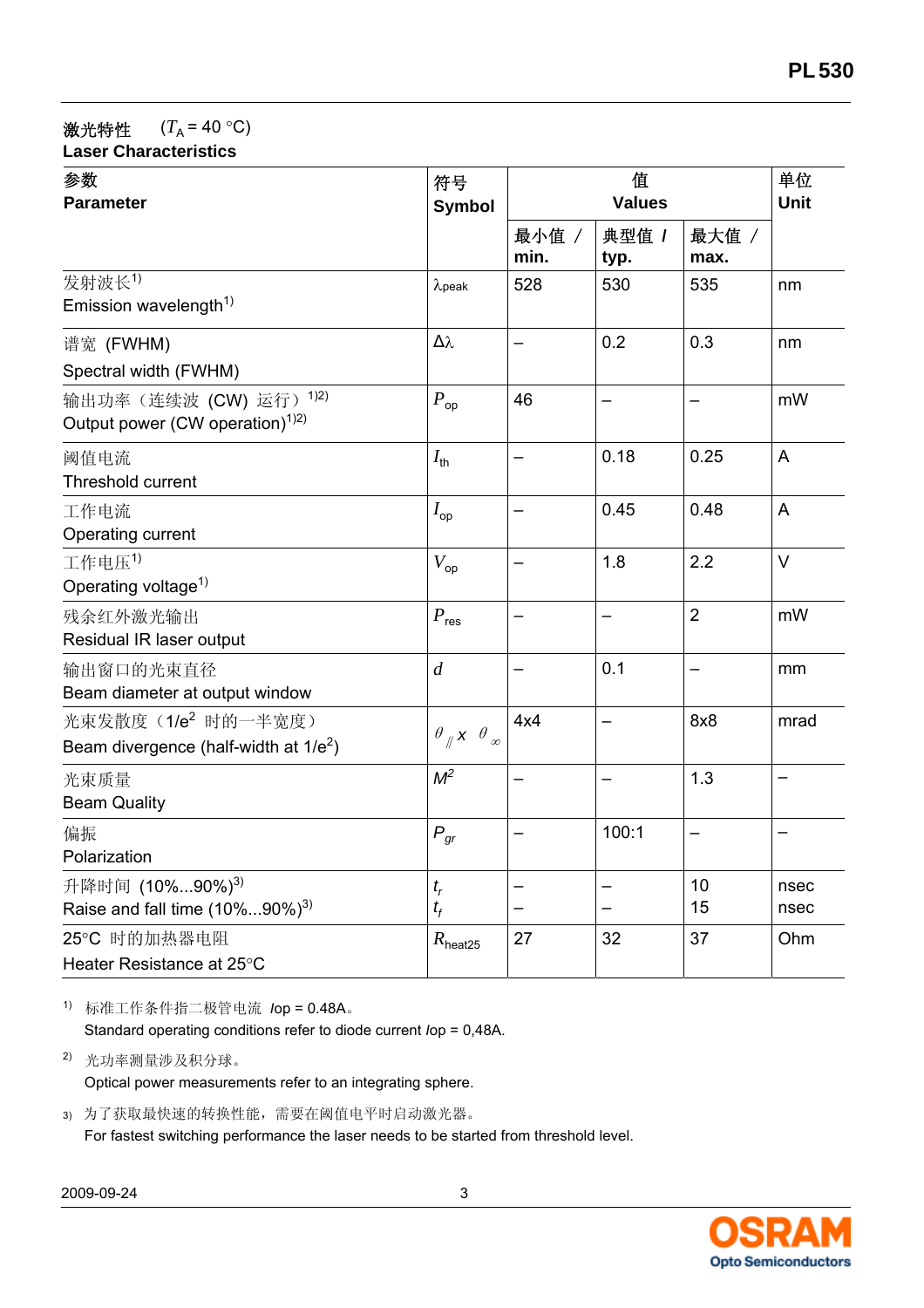

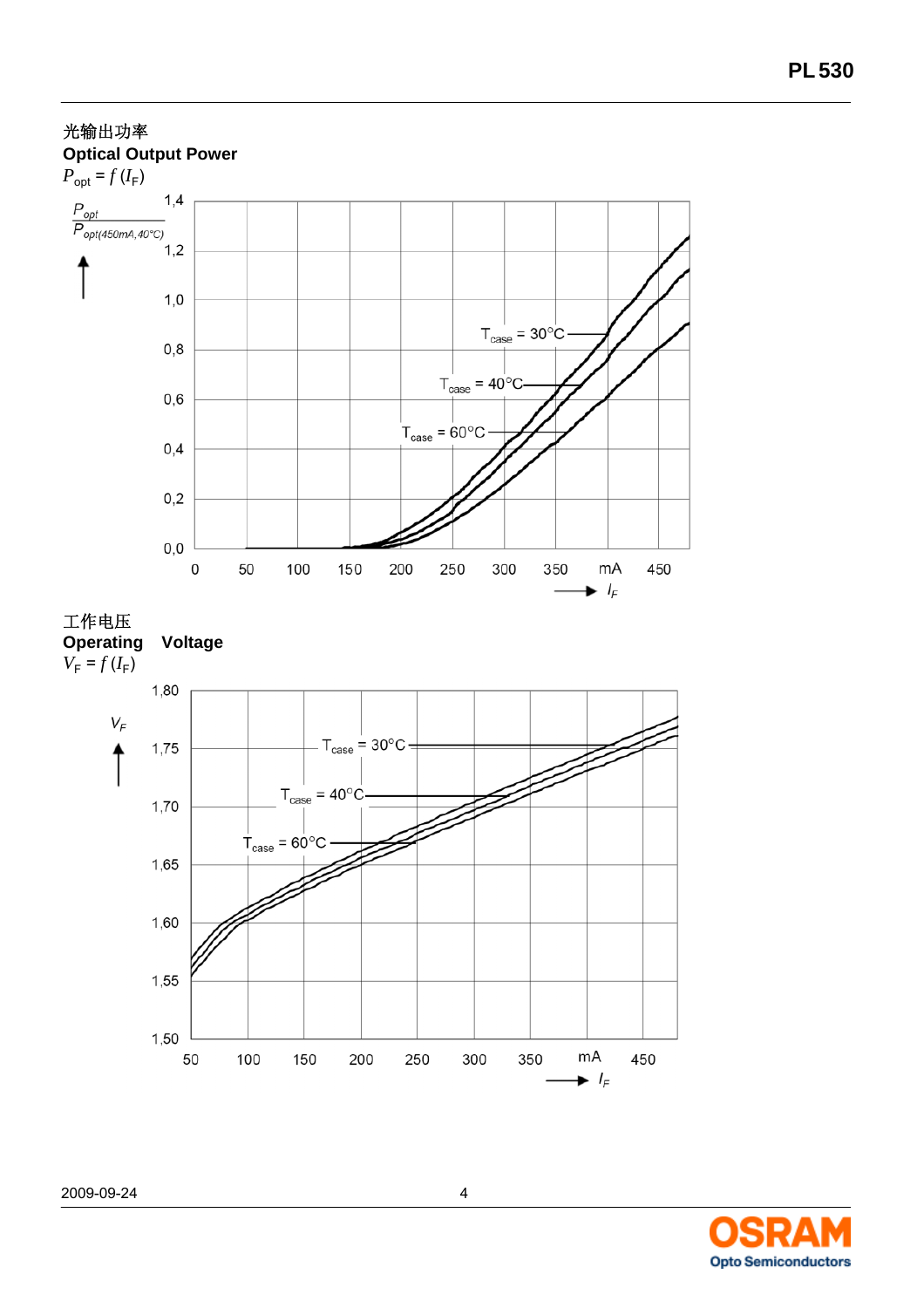# 光输出功率 **Optical Output Power**





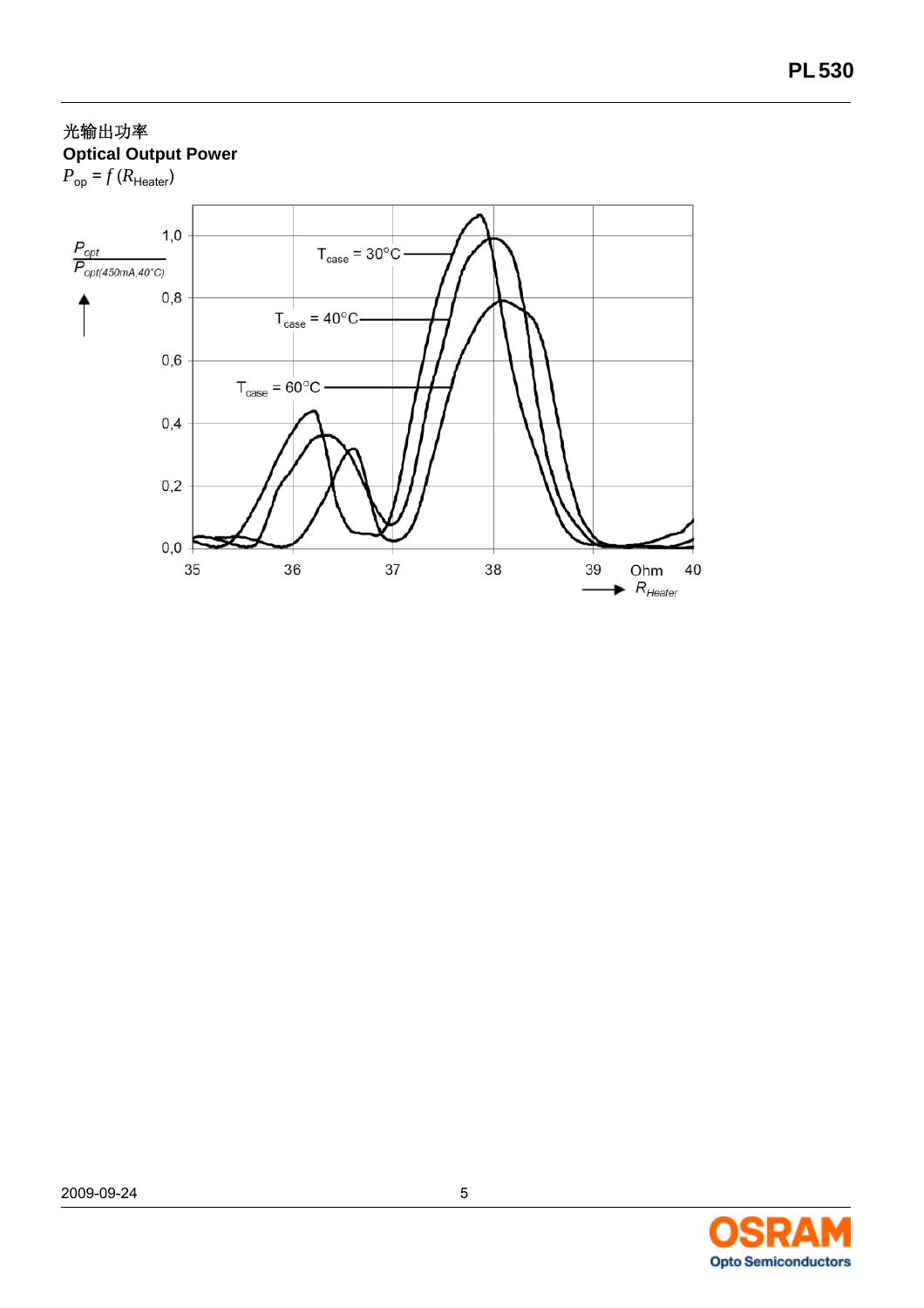#### **a)** 激光产品的安全:

根据 **IEC 60825-1** 标准,激光装置属于 **3B** 类产 品。激光装置实际发射的激光量很大程度上取决于工 作模式。

### **b)** 电气操作:

欧司朗的激光装置设计为最高性能和可靠性。如果 在超过最大额定值的情况下工作,即使时间很短, 也会对激光装置造成损坏或缩短其使用寿命。必须 使用电噪声降至最低的合适电源为激光装置供电。

### **c)** 安装说明:

为延长激光装置的使用寿命,有必要进行适当的热 管理。根据该激光装置的设计,只能从装置的底板 散热。因此,装置底板与热沉之间必须保持适当的 导热互连。

**Important notes of operation for laser device:**

#### **a) Safety of laser product:**

The laser devices classified in **class 3B acc. IEC 60825-1**. The actual laser light emitted by the laser device strongly depends on the mode of operation.

#### **b) Electrical operation:**

OSRAM's laser devices are designed for maximum performance and reliability. Operating the laser device above the maximum rating even for very short periods of time can damage the laser diode or reduce its lifetime. The laser device must be operated with a suitable power supply with minimized electrical noise.

### **c) Mounting instructions:**

In order to maintain the lifetime of the laser device proper heat management is essential. Due to the design of the laser device heat is dissipated only through the base plate of the device. A proper heat conducting interconnection between the devices base plate and the heat sink must be maintained.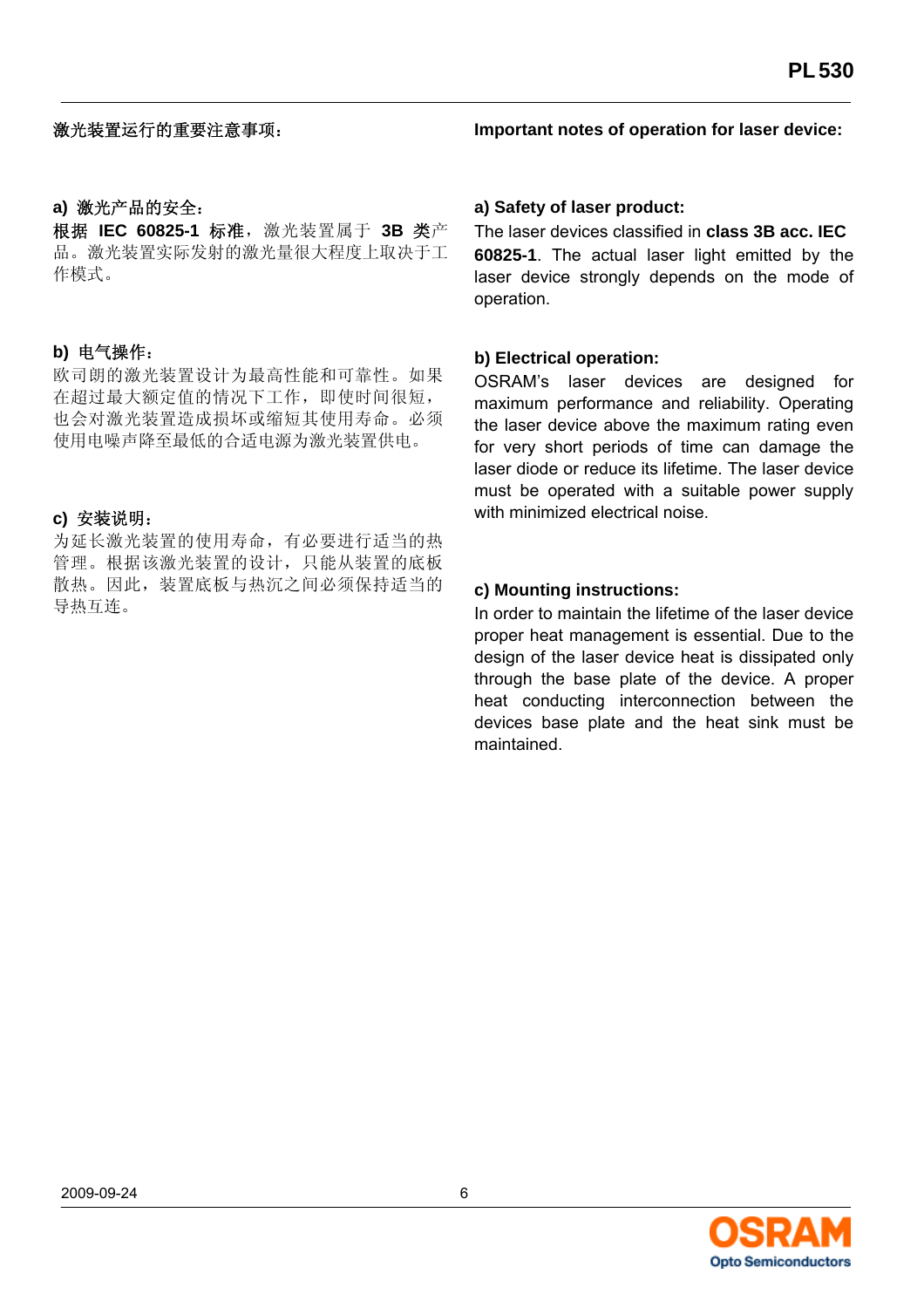### 初步封装略图 **Preliminary Package Outlines**



尺寸(单位: mm) / Dimensions in mm

### 初步引脚连接 **Preliminary Pin Connection**



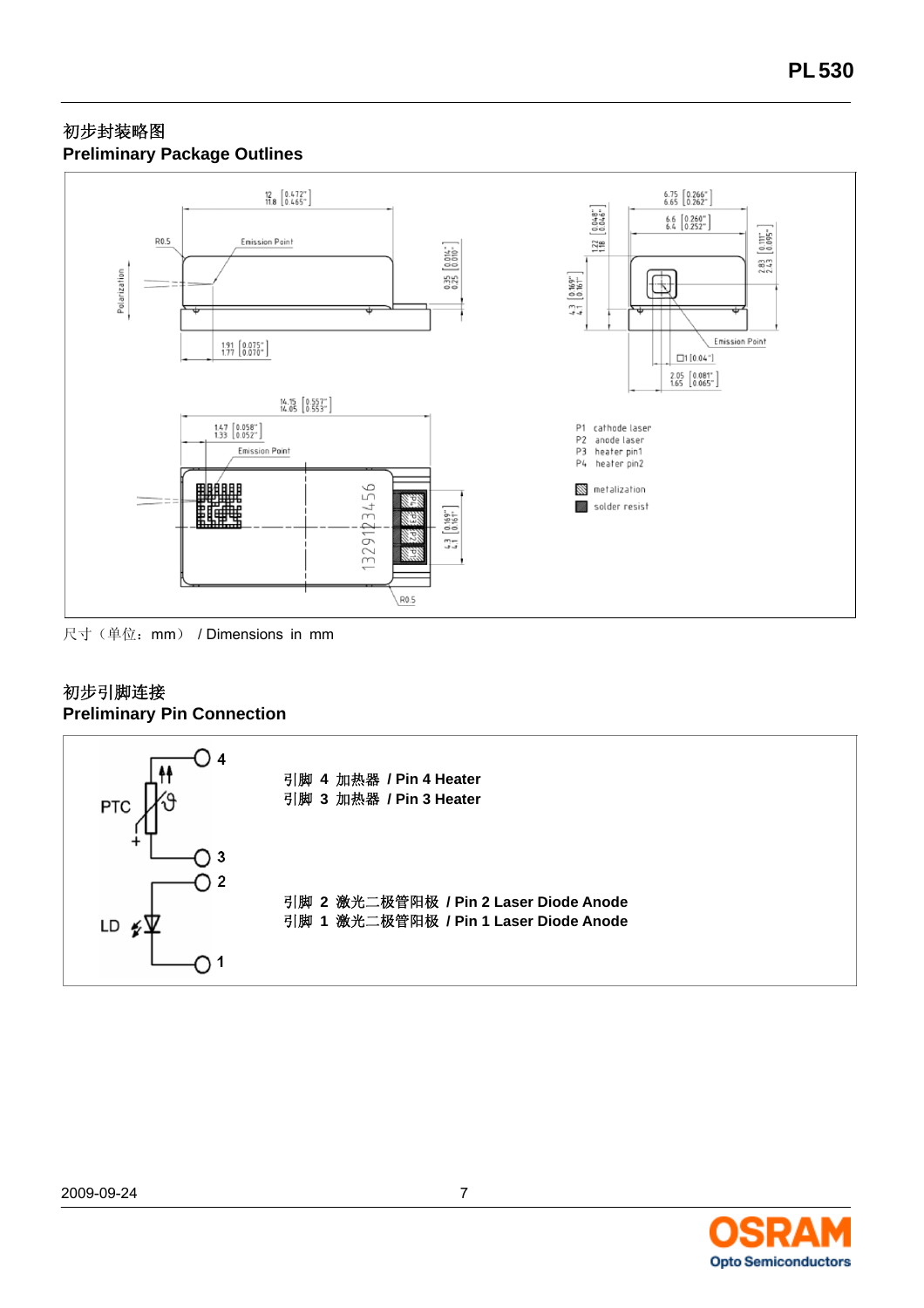欧司朗光电半导体有限公司出版 德国雷根斯堡莱布尼茨大街 **4** 号 **D-93055 www.osram-os.com**

**Published by OSRAM Opto Semiconductors GmbH Leibnizstrasse 4, D-93055 Regensburg www.osram-os.com**

#### **©** 保留所有权利

元件类型的描述性信息不应被视作对特性的保证。

欧司朗保留交货条件和变更设计的权力。因技术需要,元件可能包含危险物质。如果对相关信息有疑问,请联系我们的销 售部门。

#### 封装

请联系您所熟悉的物资回收公司。我们也可以帮助您联系最近的销售办事处。

如果您已对包装材料进行分类,我们将根据协议进行回收,所产生的运输费用须由您承担。对于未经分类即退回本公司或 我们没有责任接受的包装材料,我们将开具发票由您支付因此产生的一切费用。

生命支持装置或系统所采用的元件必须获取用于该目的的明确授权!仅当获得欧司朗光电半导体的明确书面许可时,方可 将关键元件<sup>1</sup> 用于生命支持装置或系统<sup>2</sup>。

<sup>1</sup>关键元件指用在生命支持装置或系统中、一旦发生故障即会引起装置或系统故障或影响其安全性或有效性的元件。

2 生命支持装置或系统拟用于 (a) 植入人体或 (b) 支持和/或维持人的生命。如果发生故障,即会威胁使用者的健康。

#### **© All Rights Reserved.**

The information describes the type of component and shall not be considered as assured characteristics. Terms of delivery and rights to change design reserved. Due to technical requirements components may contain dangerous substances. For information on the types in question please contact our Sales Organization. **Packing**

Please use the recycling operators known to you. We can also help you – get in touch with your nearest sales office. By agreement we will take packing material back, if it is sorted. You must bear the costs of transport. For packing material that is returned to us unsorted or which we are not obliged to accept, we shall have to invoice you for any costs incurred.

**Components used in life-support devices or systems must be expressly authorized for such purpose!** Critical components <sup>1</sup>, may only be used in life-support devices or systems <sup>2</sup> with the express written approval of OSRAM OS.  $1$  A critical component is a component used in a life-support device or system whose failure can reasonably be expected to cause the failure of that life-support device or system, or to affect its safety or effectiveness of that device or system. <sup>2</sup> Life support devices or systems are intended (a) to be implanted in the human body, or (b) to support and/or maintain and sustain human life. If they fail, it is reasonable to assume that the health of the user may be endangered.